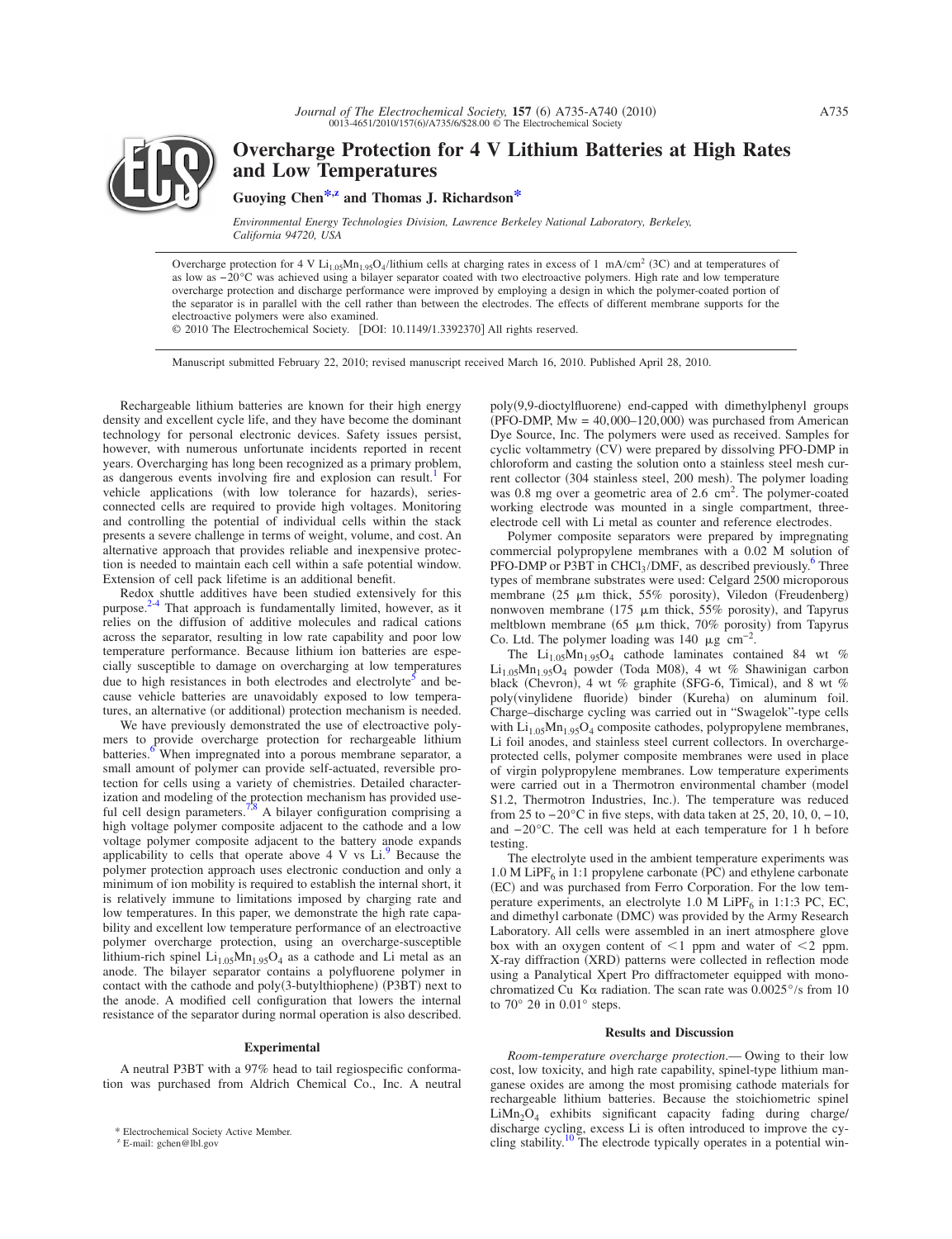<span id="page-1-0"></span>

Figure 1. (a) Structure of PFO-DMP and (b) cyclic voltammogram of PFO-DMP in 1.0 M LiPF<sub>6</sub> in 1:1 EC:PC. Scan rate of 5 mV s<sup>-1</sup>, Li foil counter, and reference electrodes.

dow of 3.5–4.3 V and is quite susceptible to overcharge damage, which can result in irreversible structural changes.<sup>11[,12](#page-4-10)</sup> To provide overcharge protection for this material without sacrificing capacity, an electroactive polymer operating just above 4 V is required.

Substituted polyfluorenes have emerged as an important class of electroactive polymers. Their efficient electroluminescence coupled with high charge carrier mobility and good processability has made them attractive for use in organic light emitting diodes.<sup>13[,14](#page-5-1)</sup> Functional characteristics of the polymers, such as intrinsic conductivity, electronic structure, chemical and electrochemical stability, and solubility in organic solvents, are adjustable through the variation of substituent groups. A range of substituted polyfluorenes is commercially available. PFO-DMP (Fig.  $1a$ ) was used for this study because of its good solubility in CHCl<sub>3</sub> and its measured rapid increase in electronic conductivity upon oxidation. Figure [1b](#page-1-0) shows a cyclic voltammogram of the polymer at room temperature. A single redox couple, reflecting the oxidation/reduction of the polymer with simultaneous intercalation and deintercalation of  $\overline{PF_6}$  anions, was observed when the potential was swept between 3.0 and 4.5 V. The onset oxidation potential was 4.15 V, suggesting that it is suitable for the protection of  $Li<sub>1.05</sub>Mn<sub>1.95</sub>O<sub>4</sub>$  cells. The polymer showed good stability in the electrolyte, as no changes were observed in the CV after 10 cycles.

An overcharge-protected cell, with PFO-DMP coated on a Viledon nonwoven membrane as the high voltage composite separator and P3BT on a Celgard 2500 membrane as the low voltage composite separator, was assembled and tested at room temperature. The nonwoven membrane (Fig. [2a](#page-1-1)) was chosen to support the high voltage polymer because it possesses a network of long polypropylene fibers and a more open pore structure compared to the microporous membrane (Fig. [2b](#page-1-1)). It allows for a uniform distribution of PFO-DMP on the internal membrane surfaces and produces a highly porous composite membrane that promotes good utilization of the electroactive polymer (Fig.  $2c$ ) and high ion conductivity in the separator. P3BT, with an onset oxidation potential of  $3.2 \text{ V}$ , was coated onto a Celgard microporous membrane (used to prevent

<span id="page-1-1"></span>

Figure 2. SEM images of (a) Viledon nonwoven membrane, (b) Celgard 2500 membrane, and (c) PFO-DMP-impregnated Viledon membrane.

lithium dendrite penetration) and placed next to the anode. The high voltage PFO-DMP composite determines the electrochemical characteristics of the internal short, while the low voltage P3BT composite protects PFO-DMF from degradation at low voltages close to the anode.

Galvanostatic charge and discharge profiles for the protected  $Li_{1.05}Mn_{1.95}O_4$ -Li cell are shown in Fig. [3a.](#page-2-0) At a current density of  $0.063$  mA/cm<sup>2</sup> (C/6), the cell voltage gradually increased to 4.3 V as the  $Li_{1.05}Mn_{1.95}O_4$  cathode was charged. The polymer then began to become conductive, allowing the potential to fall very slightly as it carried most of the charging current until it reached the charging time limit. The cell was overcharged by 20% and then discharged to  $3.5$  V (Fig.  $3b$ ). In each cycle, the polymer short was generated at the end of charging and was then removed during discharging. The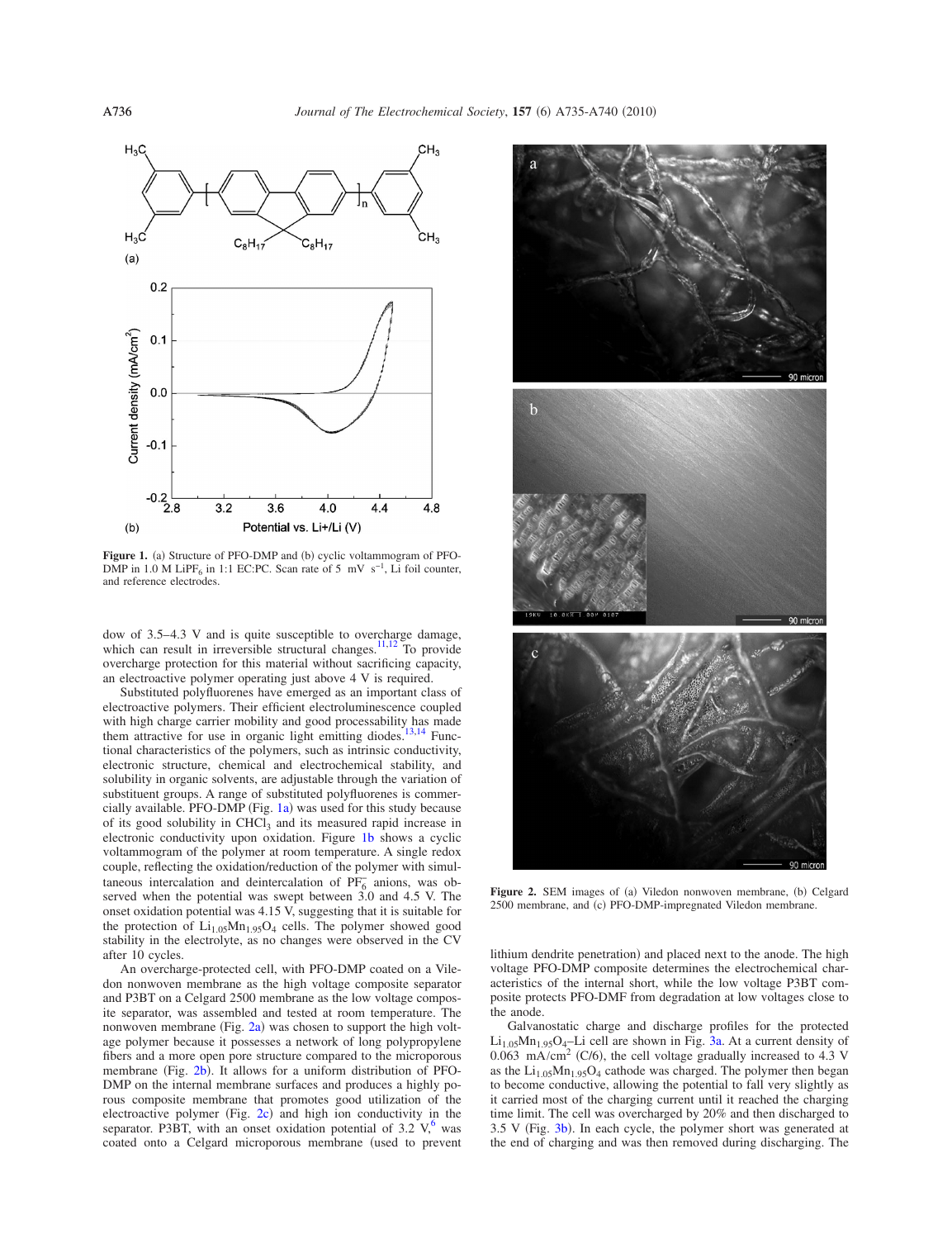<span id="page-2-0"></span>

**Figure 3.** (a) Charge–discharge cycling of a  $Li_{1.05}Mn_{1.95}O_4$ –Li cell protected with a PFO-DMP Viledon composite and a P3BT Celgard composite; (b) expanded view of the first cycle voltage profile of the protected cell; and (c) XRD patterns of  $Li_{1.05}Mn_{1.95}O_4$  electrodes.

protection was highly reversible, as the charge and discharge capacity of the cell remained constant for more than 20 cycles. The XRD pattern of this electrode is shown in Fig. [3c,](#page-2-0) along with that of the control electrode that was charged once to 4.3 V. The XRD patterns are essentially identical, indicating that the two electrodes were at the same state of charge (SOC) and that no structural changes had occurred in the protected electrode.

For comparison, an unprotected cell with a  $Li_{1.05}Mn_{1.95}O_4$  cathode, an uncoated Celgard 2500 separator, and a Li anode was charged at a constant current density of  $0.063 \text{ mA/cm}^2$  (C/6) and then held at 4.3 V for 5 h to simulate the cycling profile of the protected cell. The charge–discharge performance is shown in Fig. [4a.](#page-2-1) One can see that without polymer protection, the charging current gradually decreased during the constant voltage holding at 4.3 V. The capacity of the cell faded quickly as its ability to pass current decreased due to the overcharging abuse. After the final overcharging cycle, the cell was allowed to rest for 2 h and was then disas-

<span id="page-2-1"></span>

**Figure 4.** (a) Charge–discharge cycling of an unprotected  $Li_{1.05}Mn_{1.95}O_4$ –Li cell and (b) XRD patterns of  $Li_{1.05}Mn_{1.95}O_4$  electrodes.  $(*)$  indicates peaks from Al sample holder.

sembled in the glove box. The cathode was removed and rinsed thoroughly with DMC to remove the electrolyte residue, then dried in the glove box and examined by XRD. Figure [4b](#page-2-1) shows the XRD pattern of the charged cathode from the unprotected cell, removed after 18 cycles. Compared to a control electrode that was charged once to 4.3 V at the same charging rate of C/6, the cycled electrode shows significant peak broadening, indicating structural degradation in the material. The peaks of the spinel phase are also at lower diffraction angles compared to those from the control electrode. Because the peaks shift continuously to higher diffraction angles with decreasing lithium content in  $Li_{1.05}Mn_{1.95}O_4$ ,<sup>[15](#page-5-2)</sup> this suggests that the

<span id="page-2-2"></span>

**Figure 5.** Cycling performance of the protected and unprotected  $Li_{1.05}Mn_{1.95}O_4$ -Li cells.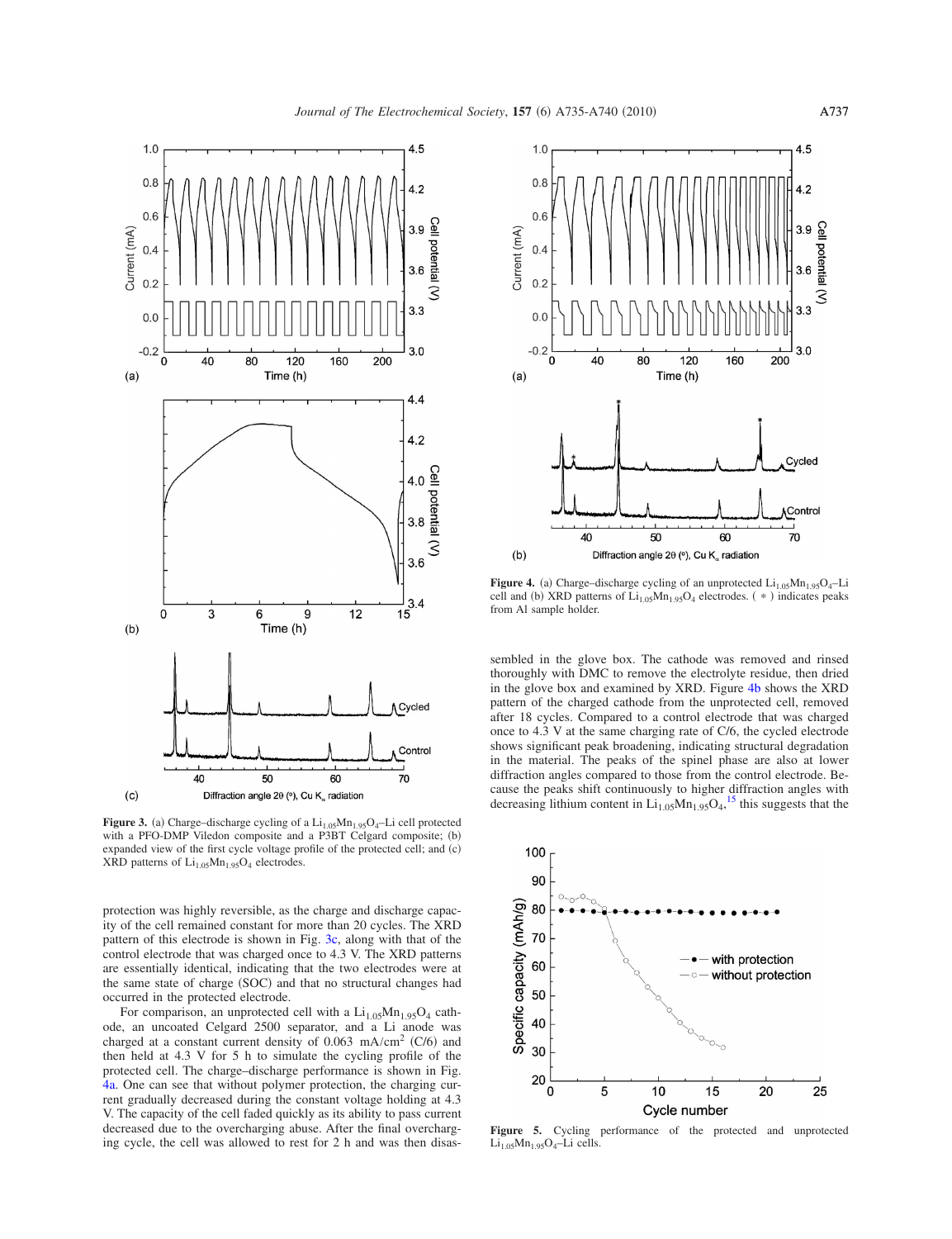<span id="page-3-0"></span>

**Figure 6.** Rate performance of  $Li_{1.05}Mn_{1.95}O_4$ -Li cells: (a) Protected with a PFO-DMP Viledon composite and a P3BT Celgard composite and (b) unprotected.

cycled electrode is at a lower SOC than that expected at 4.3 V, possibly due to particle isolation within the electrode. Alternatively, the peak shifts may indicate structural changes at the unit cell level.

The discharge capacities of the protected and unprotected cells are shown in Fig. [5.](#page-2-2) The protected cell maintained its discharge capacity of 80 mAh/g for many cycles, while the unprotected cell quickly lost capacity due to overcharging.

*Rate capability of overcharge protection*.— Electroactive polymers have the ability to switch rapidly between conductive and insulating states and sustain current densities of as high as  $300 \text{ mA/cm}^2$ .<sup>[7](#page-4-5)</sup> The current carrying properties of composite membranes coated with electroactive polymers are influenced by other factors, such as the loading of the polymer, the morphology of the deposited polymer, the porosity of the composite, and the availability of doping anions from the electrolyte.

Figure [6](#page-3-0) compares the room-temperature rate performance of a plain  $Li_{1.05}Mn_{1.95}O_4$ -Li cell and a cell protected by the PFO-DMP and P3BT composite separators. Both cells were charged and discharged at current densities of  $0.06$  (C/6),  $0.50$  (1.3C),  $0.63$  (1.7C),  $0.75$  (2C), and 1.0 mA/cm<sup>2</sup> (2.7C), each for five cycles before mov-ing on to the next higher rate. For the protected cell (Fig. [6a](#page-3-0)), a steady-state potential was reached and maintained at each cycling rate, indicating that a short was establish and maintained by the conducting polymers. The steady-state potential increased with the charging rate, resulting in the increased oxidation (and electronic conductivity) of the polymers.<sup>7</sup> At a current density of 1.0 mA/cm<sup>2</sup>  $(2.7 \text{ C})$ , the separator was able to maintain a voltage of 4.6 V. In this configuration, however, a steady-state potential could not be maintained above 1.0 mA/cm<sup>2</sup>.

The voltage profile of the unprotected cell, which had its upper cutoff voltage set at the steady-state potential of the protected cell for each charge/discharge rate (Fig. [6b](#page-3-0)), shows less polarization than the protected cell, especially at high rates. The capacity of the protected cell also decreased more rapidly with increasing rate. This is due to the higher internal resistance in the protected cell. While the normal cell contains only a single  $25 \mu m$  separator, the protected cell has two layers of coated separators with a total thickness of 200 m.

*Low temperature overcharge protection*.— At low temperatures, lithium metal can plate on the anode during overcharging, raising safety concerns and causing capacity losses.<sup>16[-20](#page-5-4)</sup> Cells are also more likely to be overcharged due to the increase in cell resistance. The low temperature performance of a  $Li<sub>1.05</sub>Mn<sub>1.95</sub>O<sub>4</sub>–Li$  cell protected by the combination of a PFO-DMP Viledon composite and a P3BT Celgard composite is shown in Fig. [7.](#page-3-1) When charged and discharged at  $C/6$  rate (0.06 mA/cm<sup>2</sup>), the cell was reversibly protected at each temperature, ranging from 25 to −20°C. As the temperature decreased, the potential at which the short was initiated increased, mainly due to decreased ion mobility. At each temperature, the short persisted and improved with time, as more of the polymers became conducting. A significant capacity loss occurred below −10°C, as

the electrolyte began to solidify and cell resistance increased. At −20°C, the cell was still protected, even though the discharge capacity was very small due to the high polarization of the electrolyte.

*Improved rate and low temperature performance with a modified cell configuration*.— To decrease the internal resistance of the protected cells, an alternative configuration (Fig.  $8$ ) with the electroactive polymers placed outside of the active electrode area was adapted. A different substrate, "Tapyrus" meltblown membrane with  $70\%$  porosity and 65  $\mu$ m thickness, was also used to support the PFO-DMP polymer to better match in thickness. A  $Li_{1.05}Mn_{1.95}O_4$ -Li cell was assembled with a PFO-DMP-coated Tapyrus membrane and a P3BT-coated Celgard membrane placed in parallel to the cell (in this case, occupying 50% of the current collector area). An untreated Celgard was used as a separator between the cathode and anode. The performance of this cell at charge/ discharge current densities of  $0.25$  (C/1.5),  $0.375$  (C),  $0.50$  (1.3C), 0.75 (2C), 1.0 (2.7C), and 1.125 mA/cm<sup>2</sup> (3C) is shown in Fig. [9.](#page-4-12) The protected cell was able to reach and maintain a steady-state potential for charging rates of as high as 3C. Compared with the data in Fig. [6a,](#page-3-0) there is a slower increase in the steady-state potential with rate, and the cell was able to maintain at 3C overcharging at 4.3 V. The voltage profile also indicates lower internal resistance, and the discharge capacity remained nearly unchanged with the increasing current density.

The low temperature performance was also examined with the parallel configuration, as shown in Fig. [10.](#page-4-13) At a C/6 rate, a steadystate potential was reached at each temperature from 25 to −20°C (Fig. [10a](#page-4-13)). Although, as before, the capacity gradually decreased with decreasing temperature; the change was less significant. The

<span id="page-3-1"></span>4.6  $4.4$ Cell potential (V)  $4.2$  $4.0$  $25^{\circ}$ C 20 °C  $10^{\circ}$ C  $3.8$  $0\,^{\circ}\mathrm{C}$  $-10^{\circ}$ C 3.6  $-20^{\circ}$ C  $3.4$ 20 100 120  $\mathbf 0$ 40 60 80 Specific capacity (mAh/g)

**Figure 7.** Low temperature performance of a  $Li_{1.05}Mn_{1.95}O_4$ -Li cell protected with a PFO-DMP Viledon composite and a P3BT Celgard composite.

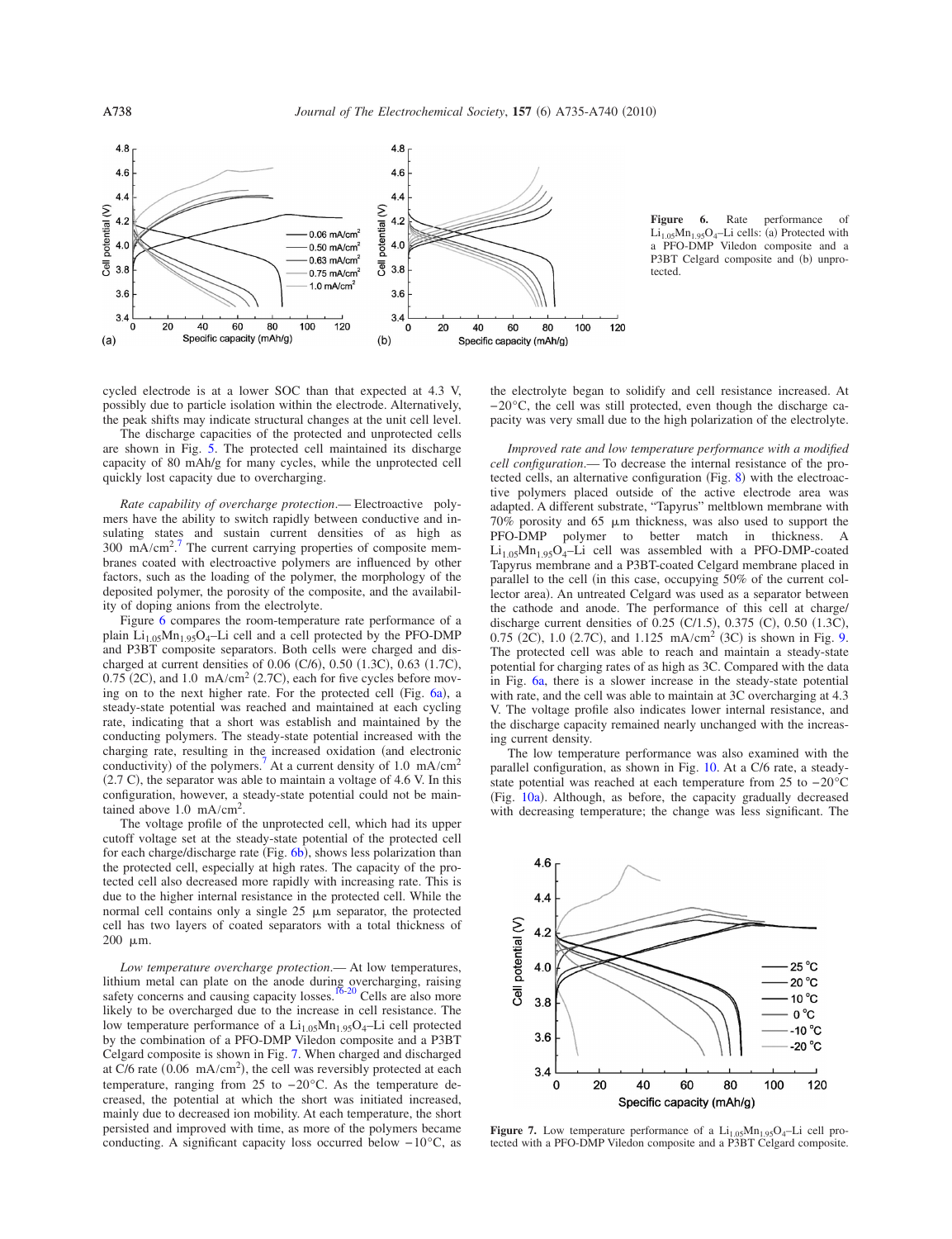cell configuration.

<span id="page-4-11"></span>

**Figure 8.** Modified cell configurations for overcharge protection.

<span id="page-4-13"></span>

Figure 10. (a) Low temperature performance of a protected  $Li_{1.05}Mn_{1.95}O_4$ -Li cell with the cell configuration and (b) onset protection potential at different temperatures.

greatest capacity reduction occurred at −20°C, where the cell resistance increased drastically due to the increase in electrolyte viscosity. The onset protection potential increased with decreasing tem-perature (Fig. [10b](#page-4-13)), and the cell was protected at 4.5 V at  $-20^{\circ}$ C.

This modified configuration may be implemented in larger battery cells, which have uncoated current collector areas that are designated for tabs. As the loading of the polymer is no longer limited by the separator porosity in this approach, it is possible to use a smaller, denser, and more conductive internal shunt between the two electrodes at the tabbed edges. Future work will aim to optimize polymer morphology to increase its utilization and sustainable current density and to investigate other cell configurations to maximize protection with minimum added cost.

### **Conclusions**

A bilayer configuration consisting of PFO-DMP and P3BT composite separators was used for overcharge protection in  $Li_{1.05}Mn_{1.95}O_4$ -Li cells. Although this arrangement provided overcharge protection at 2.7 C and at −20°C, substantial internal resistance and capacity losses were observed under these conditions. A modified cell configuration with polymer composites placed next to the electrode assembly was developed, which significantly lowered the internal resistance and provided overcharge protection at a rate up to 3C. The capacity loss at high rate and low temperatures were also significantly lower.

# **Acknowledgments**

We thank Celgard Inc., Freudenberg and Tapyrus Co. Ltd. for providing membranes. This work was supported by the Assistant Secretary for Energy Efficiency and Renewable Energy, Office of Vehicle Technologies of the U.S. Department of Energy under contract no. DE-AC02-05CH11231.

*Lawrence Berkeley National Laboratory assisted in meeting the publication costs of this article.*

#### **References**

- 1. S. R. Narayanan, S. Surampudi, A. I. Attia, and C. P. Bankston, *J. Electrochem. Soc.*, **138**, 2224 (1991)
- Soc., **138**, 2224 (1991).<br>2. T. J. Richardson and P. N. Ross, *J. Electrochem. Soc.*, **143**, 3992 (1996).
- 3. M. Adachi, K. Tanaka, and K. Sekai, *J. Electrochem. Soc.*, 146, 1256 (1999).
- <span id="page-4-1"></span><span id="page-4-0"></span>4. J. Chen, C. Buhrmester, and J. R. Dahn, *Electrochem. Solid-State Lett.*, **8**, A59  $(2005).$
- 5. M. S. Ding, K. Xu, S. S. Zhang, K. Amine, G. L. Henriksen, and T. R. Jow, *J.* Electrochem. Soc., **148**, A1196 (2001).<br>6. G. Chen and T. J. Richardson, *Electrochem. Solid-State Lett.*, **7**, A23 (2004).
- <span id="page-4-3"></span><span id="page-4-2"></span>7. G. Chen, K. E. Thomas-Alyea, J. Newman, and T. J. Richardson, *Electrochim.* Acta, **50**, 4666 (2005).
- <span id="page-4-4"></span>8. K. E. Thomas-Alyea, J. Newman, G. Chen, and T. J. Richardson, *J. Electrochem. Soc.*, **151**, A509 (2004).
- <span id="page-4-5"></span>9. G. Chen and T. J. Richardson, *Electrochem. Solid-State Lett.*, 9, A24 (2006).
- <span id="page-4-6"></span>10. Y. Gao and J. R. Dahn, *J. Electrochem. Soc.*, 143, 1783 (1996).
- 11. J. M. Tarascon, W. R. Mckinnon, F. Coowar, T. N. Bowmer, G. Amatucci, and D. Guyomard, *J. Electrochem. Soc.*, **141**, 1421 1994-.
- <span id="page-4-10"></span><span id="page-4-9"></span><span id="page-4-8"></span><span id="page-4-7"></span>12. S. J. Wen, T. J. Richardson, L. Ma, K. A. Striebel, P. N. Ross, and E. J. Cairns, *J.* Electrochem. Soc., 143, L136 (1996).



<span id="page-4-12"></span>